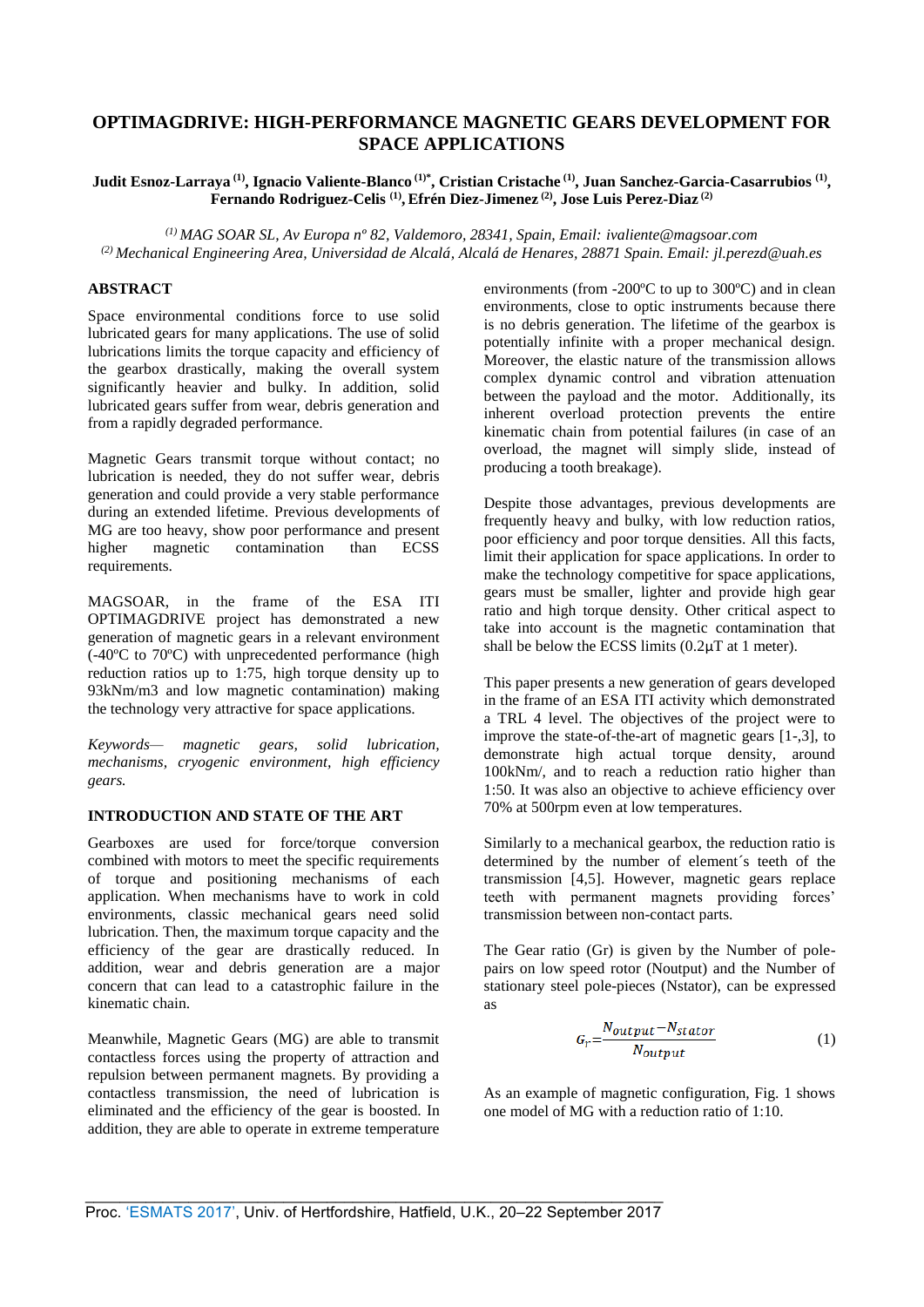

*Figure 1. Model r 1:10*

Fig. 2 represents a general behaviour of a MG comparing to convectional gear. In an overload situation the teeth in a mechanical gear will rapidly reach the maximum flexural strength dealing to an irreversibly damage. Meanwhile, MGs have an inherent overload protection. If the input shaft is forced to move MGs simply slide to the next magnet [6].



*Figure 2. MG vs mechanical overload situation [4]*

Although many concepts of MG have been proposed in the literature, they do not fit the requirements of torque density and gear ratio needed in most applications Tab. 1 shows a comparative study of the most significant previous developments of MGs. Despite they claim relatively high torque densities [7-9], it is only consider the active magnetic region of the device (Magnetic volume). They do not take into account the actual design of the device (including bearings, shield, etc.) which can reduce up to one order of magnitude the real torque density of the gear.

|                   | <b>Magnetic Gear characteristic comparative</b> |                       |                                                                   |                                                 |                                                                    |                                                                   |  |
|-------------------|-------------------------------------------------|-----------------------|-------------------------------------------------------------------|-------------------------------------------------|--------------------------------------------------------------------|-------------------------------------------------------------------|--|
| Author            | <b>Gear</b><br>ratio                            | <b>Torque</b><br>[Nm] | <i><b>Magnetic</b></i><br><b>Diameter</b><br>$\lfloor mm \rfloor$ | <b>Magnetic</b><br>Length<br>$\lceil mm \rceil$ | <b>Magnetic</b><br><b>Torque</b><br><b>Density</b><br>[ $kN/m^3$ ] | Actual<br><b>Torque</b><br><b>Density</b><br>[kN/m <sup>3</sup> ] |  |
| $\lceil 3 \rceil$ | 1:5.5                                           | 9.4                   | 90                                                                | 40                                              | 36.94                                                              | $12 - 13*$                                                        |  |
| [4]               | 1:4.16                                          | 4.9                   | 200                                                               | 52                                              | 3                                                                  |                                                                   |  |
| [5]               | 1:3.83                                          | 11.8                  | 106                                                               | 25                                              | 53.48                                                              | $13-19*$                                                          |  |
| [6]               | 1:10.5                                          | 33                    | 115                                                               | 39.3                                            | 80.84                                                              |                                                                   |  |

|        | <b>Magnetic Gear characteristic comparative</b> |                       |                                            |                                                   |                                                                  |                                                            |
|--------|-------------------------------------------------|-----------------------|--------------------------------------------|---------------------------------------------------|------------------------------------------------------------------|------------------------------------------------------------|
| Author | <b>Gear</b><br>ratio                            | <b>Torque</b><br>[Nm] | <b>Magnetic</b><br><b>Diameter</b><br>[mm] | <b>Magnetic</b><br>Length<br>$\lfloor mm \rfloor$ | <b>Magnetic</b><br><b>Torque</b><br><b>Density</b><br>$IkN/m^3I$ | Actual<br><b>Torque</b><br>Density<br>[kN/m <sup>3</sup> ] |
| [7]    | 1:4.25                                          | 731                   | 228                                        | 75                                                | 239                                                              |                                                            |
| [8]    | 1:21                                            | 26                    | 107                                        | 26                                                | 141.9                                                            | 22.71                                                      |
|        |                                                 |                       |                                            |                                                   | *Estimated from paper's values                                   |                                                            |

*Table 1: State-of-the-art-technology*

### **GEARS DESCRIPTION**

Three gears where designed, manufactured and tested in a relevant environment from -40ºC to 70ºC and ambient pressure. The figure below shows the three gearbox models:



*Figure 3. Breadboard models*

The philosophy of this hardware generation for the activity was to demonstrate a wide range of properties in various common sizes and under different requirements specifications.

D34r44 gearbox (Outer Diameter 34, gear ratio 1:44) is a very common space size which provides high reduction. Model D57r10 aimed to obtained a very high torque density (92kN/m3 considering the total volume of the device), high efficiency at low temperatures and very low magnetic contamination (compliant with ECSS limits). Model D110r75 demonstrated a very high reduction ratio of 1:75 in a single stage maintaining a good balance between high gear ratio and torque density.

The main characteristics of the tested magnetic gears are summarized in the table below:

| <b>Parameter</b>                            | <b>OPTIMAGDRIVE Magnetic Gears</b> |               |               |  |  |
|---------------------------------------------|------------------------------------|---------------|---------------|--|--|
|                                             | D34r44                             | D57r10        | D110r75       |  |  |
| Reduction ratio                             | 1:44                               | 1:10          | 1:75          |  |  |
| Max.<br>Output<br>torque $(20^{\circ}C)$    | $~2.35$ Nm                         | $\sim$ 17.8Nm | $\sim$ 27.9Nm |  |  |
| Transmission<br>error                       | 66 arcsec                          | 350arcsec     | 360arcsec     |  |  |
| Efficiency<br>at<br>500rpm $(20^{\circ}C)$  | ~275%                              | $-92\%$       | $~1.50\%$     |  |  |
| Max. Torsional<br>stiffness $(20^{\circ}C)$ | 103Nm/rad                          | 376 Nm/rad    | 2032 Nm/rad   |  |  |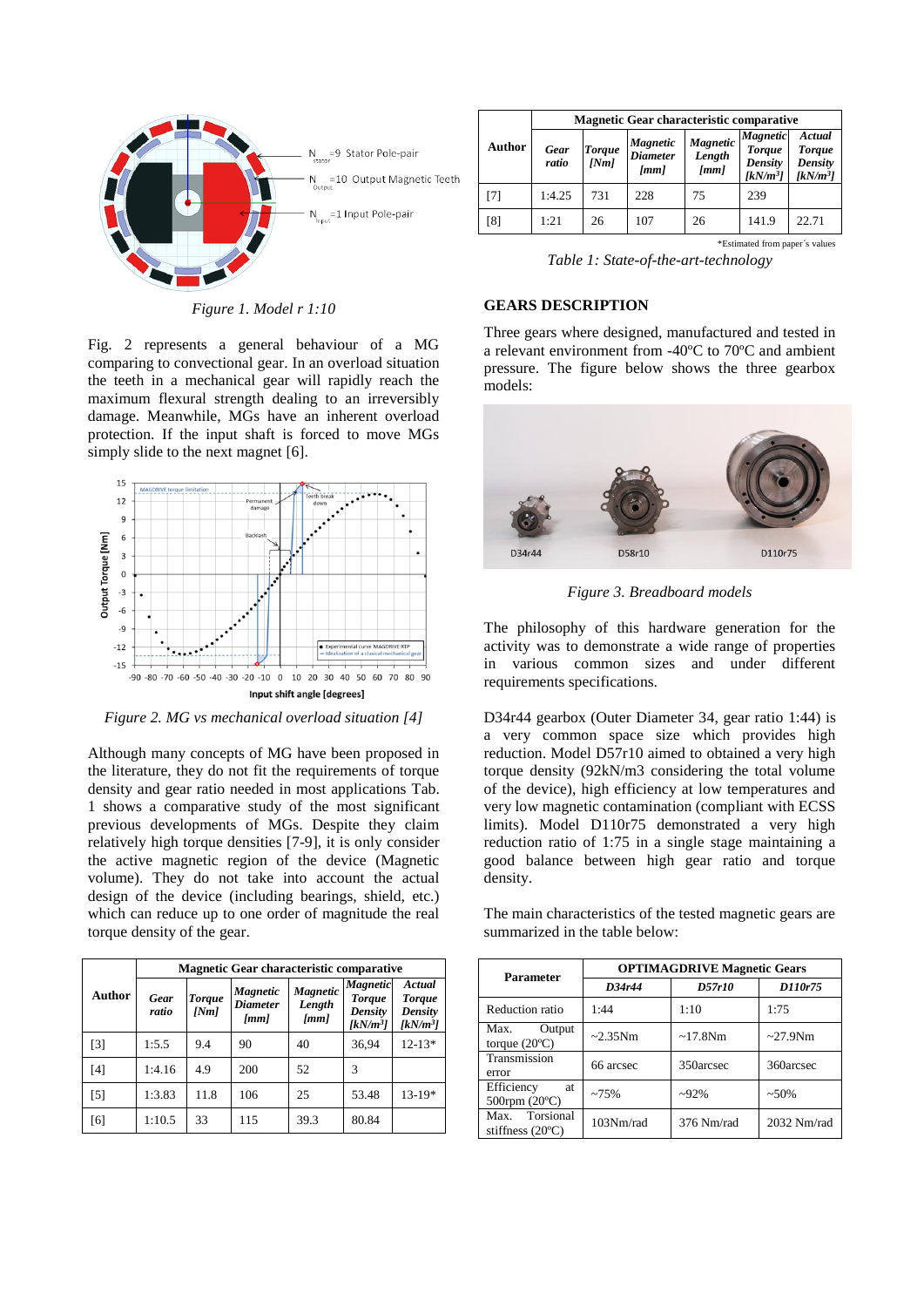| <b>Parameter</b>               | <b>OPTIMAGDRIVE Magnetic Gears</b> |                             |                             |  |  |
|--------------------------------|------------------------------------|-----------------------------|-----------------------------|--|--|
|                                | D34r44                             | D57r10                      | D110r75                     |  |  |
| Magnetic<br>pollution (at 1 m) | $12+2$ Am <sup>2</sup>             | $1 \pm 0.2$ Am <sup>2</sup> | $142 \pm 5$ Am <sup>2</sup> |  |  |
| Diameter                       | $34$ mm                            | $57$ mm                     | 110mm                       |  |  |
| Weight                         | $0.295$ kg                         | $1.157$ kg                  | $3.64$ kg                   |  |  |
| Torque density                 | 47.4 KNm/m <sup>3</sup>            | 92.3 KNm/m <sup>3</sup>     | $37.1$ KNm/m <sup>3</sup>   |  |  |

*Table 2: Proyect results summary*

# **EXPERIMENTAL SET UP**

Fig. 4 shows the main test bench of the project, where gearboxes were installed for testing. A Phytron phyVacuum 57 stepper motor was used to generate the motion. Input and output torque meters (KTR Dataflex 16/10, 16/30 and 32/100) were used to measure the input and output torque of the gearbox. Two multiturn absolute encoders with 23 bits total resolution were used to characterize with high precision the angular position of the input and output shafts in real time. A vacuum chamber was manufactured with the capability to stabilize the environmental temperature from -40 to 70ºC. Friction electromagnetic brakes were used to simulate the output load for different operational condition.



*Figure 4. Test bench*

Additionally, a simple test bench for magnetic dipolar characterization of the gearboxes in the axial and radial direction was designed manufactured and tested. A slider allows to move the Hall Effect sensors maintaining a good alignment between the gearbox and the sensors. By taking various measurements at different positions of the space, the magnetic dipolar moment of the gearbox is characterized in very good agreement with the FEM model results. Fig.5 shows a diagram of the magnetic contamination test bench.



*Figure 5. Test bench Magnetic pollution*

#### **EXPERIMENTAL RESULTS**

#### **Output torque and gear ratio**

Gear ratio was obtained comparing input and output speeds or rotation angles. Fig. 6 shows the speed characterization of model D110r75.



*Figure 6. Speed characterization model D110r75*

Fig. 7 shows the temperature influence on the maximum transmittable torque of model D110r75.



*Figure 7. Output torque Temperature dependency*

Although classic gears reduce their performance at lower temperatures, OTPIMAGDRIVE increases the available output torque as temperature drops. Influence of temperature in the gear ratio is not observed.

#### **Transmission Error and Backlash**

Accuracy of a gear is typically measured by the transmission error and by the backlash. Transmission error of the gearboxes was evaluated in many different speed, load and temperature conditions. It can be calculated, using Eq. 2

$$
TE = \theta_{output} - \frac{\theta_{input}}{r}
$$
 (2)

For any of the gearboxes it was observed a relevant dependency of the transmission error on the load, speed or temperature conditions. Fig. 8 shows the transmission error of D34r44 for an input speed of 5 rpm, no output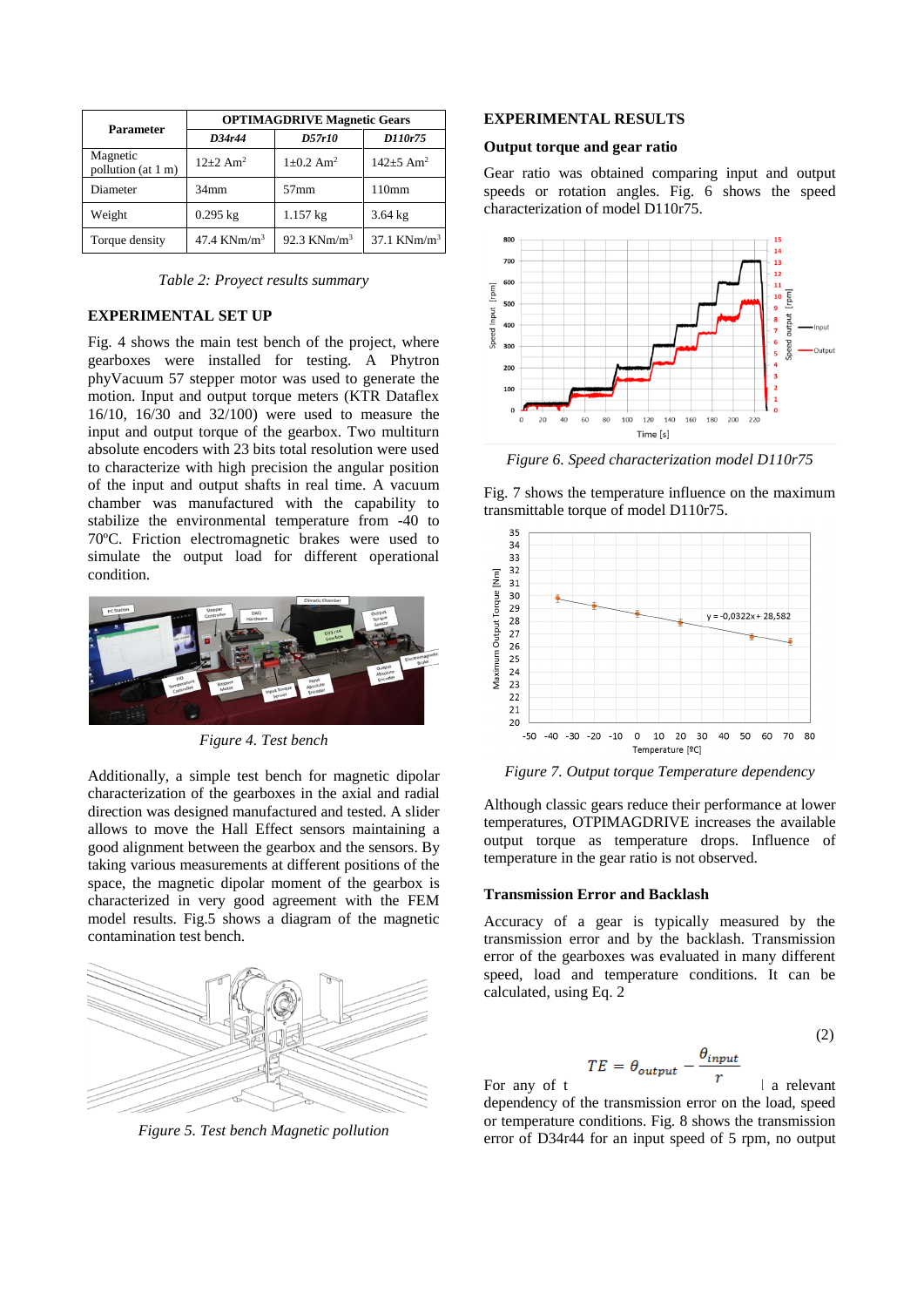load and ambient temperature.



*Figure 8. Transmission error model D34r44*

Tests were conducted at different speeds and load conditions and three different temperature (-40°C. conditions and three different temperature 20ºC, 70ºC). The accuracy of D34r44 was calculated in 66 arcsec RMS not depending on the operational conditions.

### **Backlash**

Backlash was measured in reciprocating motion in quasi-static conditions. A statistical approach was conducted measuring backlash at various angular positions in a full output revolution. Fig. 9 shows test result of D34r44 backlash. The apparent backlash observed (<30 arcsec) seems to be dominated by the static friction torque on the kinematic chain  $(Δθ$  friction≃20 arcsec). The apparent backlash observed will be established as a maximum threshold for the backlash of the gearbox. A more refined experimental set up would be needed to reduce such a threshold.



*Figure 9. Backlash analysis*

#### **Efficiency**

The efficiency of the gearbox was measured at different temperature, speed and load conditions. Experimental results were in very good agreement with FEM results.

Fig. 10 shows the efficiency of one gearbox for a partial load of 50% of the maximum output torque at -40ºC.

Similarly to electric motors, the efficiency depends on the rotation speed. Thanks to an specific design to minimize power losses, the efficiency is as high as 92% at 50% output load, 500 rpm and -40ºC.



*Figure 10.Efficiency D57r10 tested at -40ºC*

Breadboard models showed to be in very good agreement with expected performance obtained in FEM models. The measured results of the three breadboard models are summarized in Table II.

#### **Magnetic contamination**

Magnetic contamination of the gearboxes was measured and compared in very good agreement with the FEM models. Fig. 11 shows the magnetic flux density measured at different points in the radial direction of the gearbox (most critical one) of D57r10.

The magnetic dipolar moment at 1 m distance is calculated in  $1\pm 0.2$  Am<sup>2</sup> (FEM 0.9 Am<sup>2</sup>), which makes the gearbox compliant with ECSS limits.



 $B_{(1m)}=0.15 \mu$ T<ECSS limits